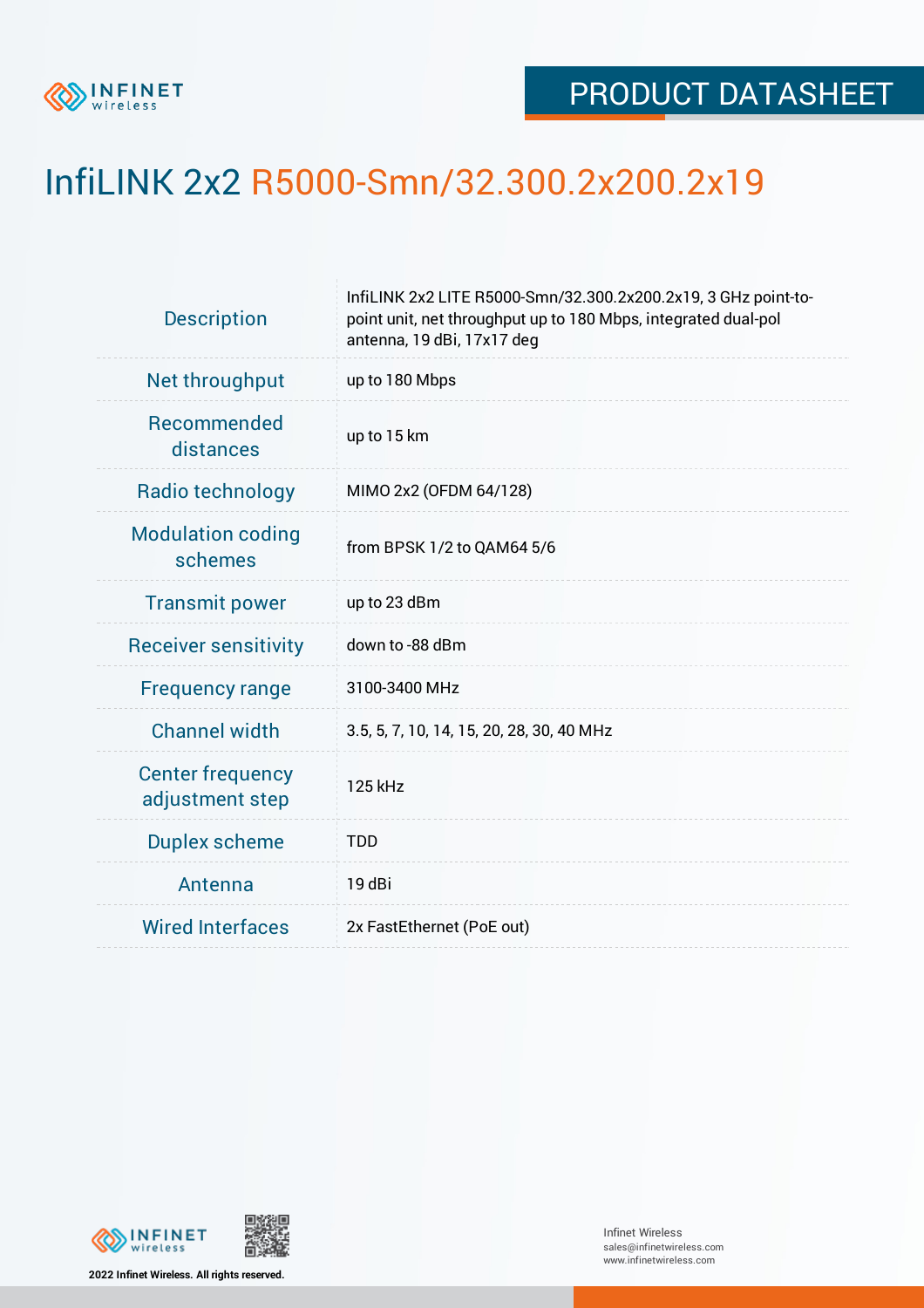

## PRODUCT DATASHEET

## InfiLINK 2x2 R5000-Smn/32.300.2x200.2x19

| Consumption                | up to 15 W                                                                                                                                                                                                                                                                                                                       |                           |                |                 |      |                      |  |  |
|----------------------------|----------------------------------------------------------------------------------------------------------------------------------------------------------------------------------------------------------------------------------------------------------------------------------------------------------------------------------|---------------------------|----------------|-----------------|------|----------------------|--|--|
| <b>Power options</b>       | 110-240 VAC @ 50/60 Hz, +956 VDC                                                                                                                                                                                                                                                                                                 |                           |                |                 |      |                      |  |  |
| <b>Outdoor Unit (ODU)</b>  |                                                                                                                                                                                                                                                                                                                                  | 305 x 305 x 74 mm, 2.3 kg |                |                 |      |                      |  |  |
|                            |                                                                                                                                                                                                                                                                                                                                  |                           |                |                 |      |                      |  |  |
| <b>Part Number Options</b> | Prefix                                                                                                                                                                                                                                                                                                                           | Freq.<br><b>Band</b>      | <b>Bitrate</b> | Output<br>Power | Ant. | Capacity             |  |  |
|                            | R5000-<br><b>Smn</b>                                                                                                                                                                                                                                                                                                             | 32                        | 300            | 2x200           | 2x19 | 8<br>20<br>50<br>300 |  |  |
| <b>Part Number Example</b> | R5000-Smn/32.300.2x200.2x19 50                                                                                                                                                                                                                                                                                                   |                           |                |                 |      |                      |  |  |
| <b>Packing List</b>        | - Outdoor unit R5000-Smn/32.300.2x200.2x19 - 1 pcs.<br>- Power Supply IDU-CPE(48V) - 1 pcs.<br>- Power Cord - 1 pcs.<br>- Cable Gland - 2 pcs.<br>- Standard RJ-45 connector - 2 pcs.<br>- Shielded RJ-45 connector - 1 pcs.<br>- RJ-45 Plug Cap - 1 pcs.<br>- MONT-KIT-85 Mounting kit - 1 pcs.<br>- Quick Start Guide - 1 pcs. |                           |                |                 |      |                      |  |  |



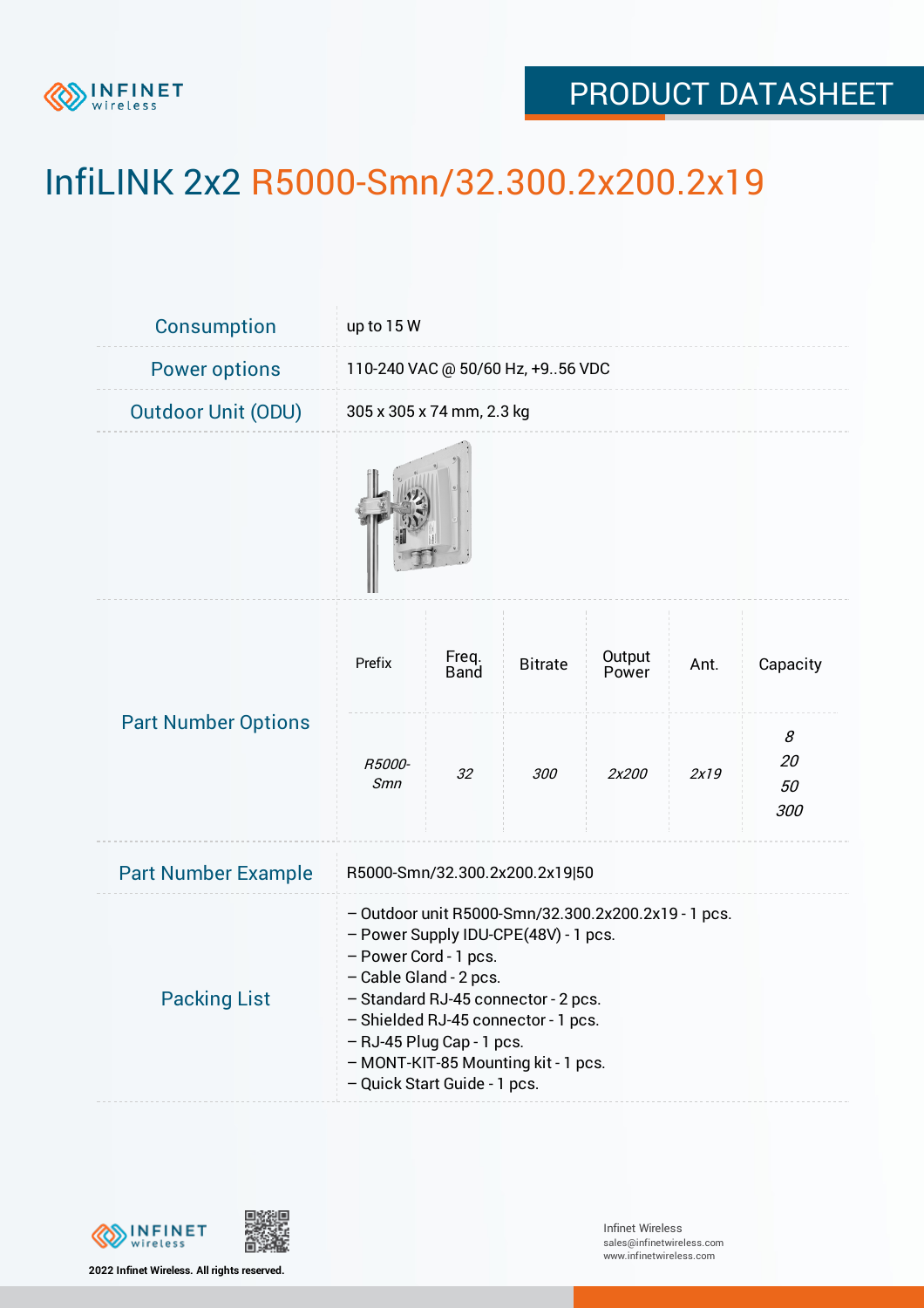

## PRODUCT DATASHEET

# InfiLINK 2x2 R5000-Smn/32.300.2x200.2x19

### Features

#### **RADIO**

- **Voice/RTP Aware Superpacketing**
- **DFS**
- **Automatic Bitrate Control** Þ
- Þ **Automatic Transmit Power Control**
- ь **TDD synchronization using AUX-ODU-SYNC (excluding Smn/Lmn)**
- **Spectrum Analyzer mode** ۰
- **Channel testing tools** ١

#### **NETWORKING**

- **Ethernet-over-IP and IP-over-IP tunneling**
- Þ **ARP protocol support**
- ۱ **MAC/IP filtering**
- Þ **Full-fledged 2nd layer switch**
- Þ **RIPv2 / OSPFv2 /static routing**
- **L2/L3 Firewall** Þ
- **NAT (multipool, H.323-aware)** Þ
- Þ **DHCP client/server/relay**

#### **MANAGEMENT FEATURES**

- **Various Management Protocols: HTTP, HTTPS, Telnet, SSH, SNMP v1/2c/3 (MIB-II and proprietary MIBs)**
- **Graphical User Interface**
- **LED Indication: power status, wireless and wired link status, signal level**
- **Antenna alignment tool**
- ٠ **Automatic software update**
- **Online monitoring with proprietary EMS InfiMONITOR.**

#### **QUALITY-OF-SERVICE**

- **17 priority queues**
- **IEEE 802.1p support**
- **IP TOS / DiffServ support**
- ٠ **Full voice support**
- **Traffic limiting (absolute, relative, mixed)** ٠
- **Traffic redirection**